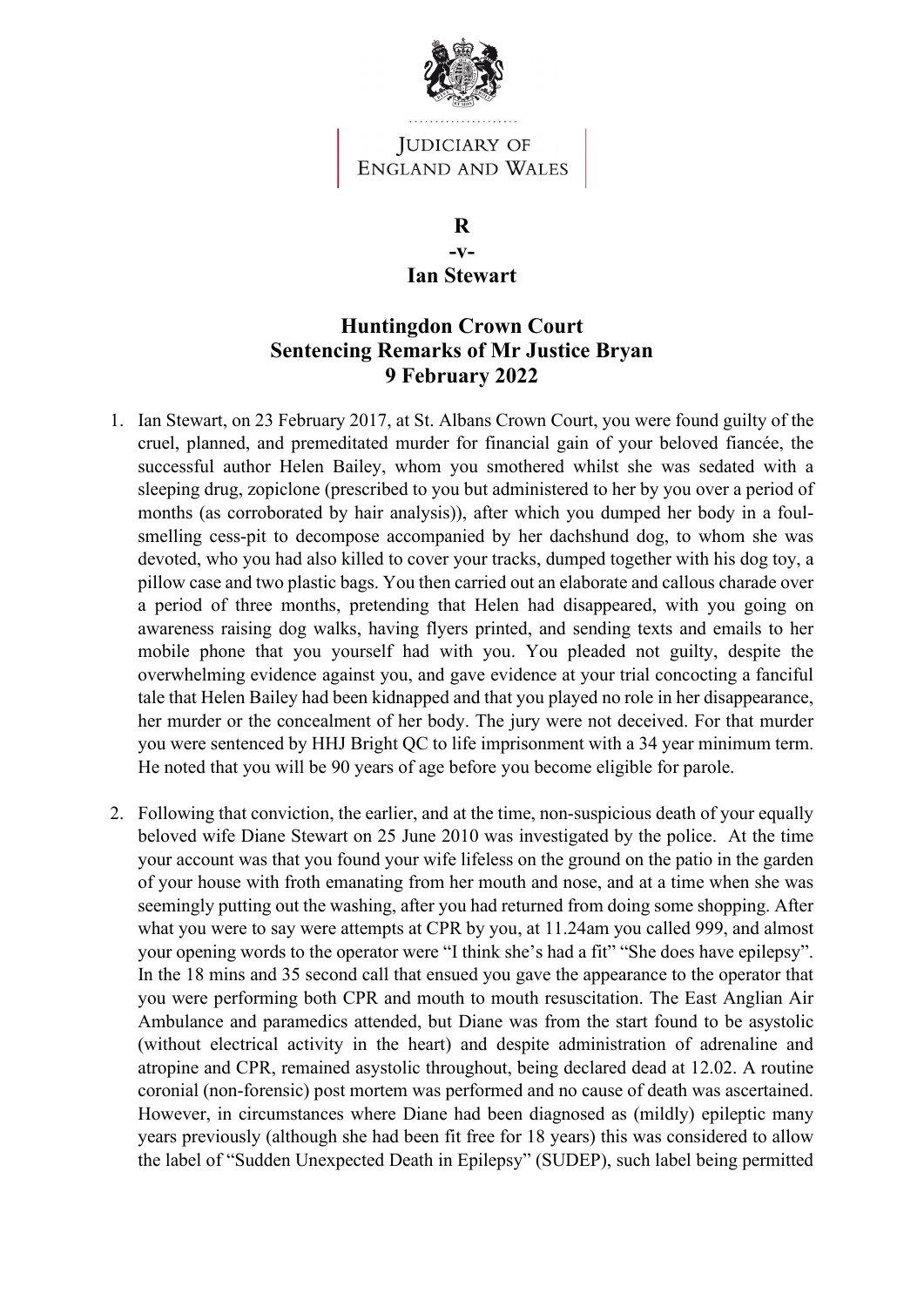where a person dies from unascertained causes but has a history of epilepsy, and other causes have been excluded.

- 3. Her body was cremated, and there matters would have lain, but for your conviction for the murder of Helen Bailey which led to an investigation of Diane' death. Diane carried a donor card, and you had known her wishes in that regard since university. It was in such circumstances that you consented to her brain being donated for teaching and research. To have refused such request would no doubt have aroused considerable suspicion (and it is fair to say that Wendy Bellamy-Lee, Diane's sister, was already suspicious, and indeed in touch with the coroner).
- 4. It no doubt never crossed your mind that the donation of Diane's brain for teaching and research would lead to your ultimate downfall, as it was to do, and your conviction today for the murder of Diane Stewart, for which I must now sentence you.
- 5. The neurologist Dr Derry was consulted in relation to Diane's epilepsy. He considered that Diane had a very low risk of a seizure and an even lower risk of death due to a seizure. Dr Cary (the forensic pathologist who also performed the forensic autopsy on Helen Bailey) was also consulted. He concluded that the essentially negative findings at the original autopsy raised the possibility of "some form of subtle third party cause of death such as through interference with the normal mechanics of breathing".
- 6. However, most telling of all was the evidence of the leading specialist neuropathologist Professor Al-Saraj who found ischaemic changes in part of the brain (the hippocampus) using a technique known as βApp staining as well as finding "red and dead" neurones. Ischaemia only arises when the blood flow and oxygen is restricted to the brain (but does not cease), and this can also cause such "red and dead neurones". The evidence of Professor Al-Saraj was that the combination of very recent changes in the neurones of the hippocampus and the pattern of βApp staining suggested a time estimate for hypoxicischaemic changes in the brain of about an hour with a minimum time to see changes of 35 minutes, so that Diane had to have been alive (or at least with some oxygen reaching her brain) for at least such a time from the initial event causing her to become unconscious to her death.
- 7. The conclusion of the prosecution therefore was that Diane had not died suddenly from an epileptic seizure, which on the expert evidence was a very unlikely event, and of which no evidence (such of tongue biting or urinary incontinence) had been found at the original post mortem, but rather that someone had interfered with the normal process of her breathing and she had survived for such a period of time after the initial event, which then led to her death, be that (in the prosecution's submission) by the placing a bag over Diane's head (such as unexpectedly from behind), or applying a "sleeper hold" using an arm around her neck or indeed by any other method of interference with the normal process of her breathing.
- 8. You were arrested and charged with the murder of Diane Stuart. As in the case of the murder of Helen Bailey you denied your guilt, and as in the case of the murder of Helen Bailey you gave evidence before the jury maintaining such denial. The jury in this case was no more accepting of your lies, than the jury was in the Helen Bailey case, for lies I am sure you told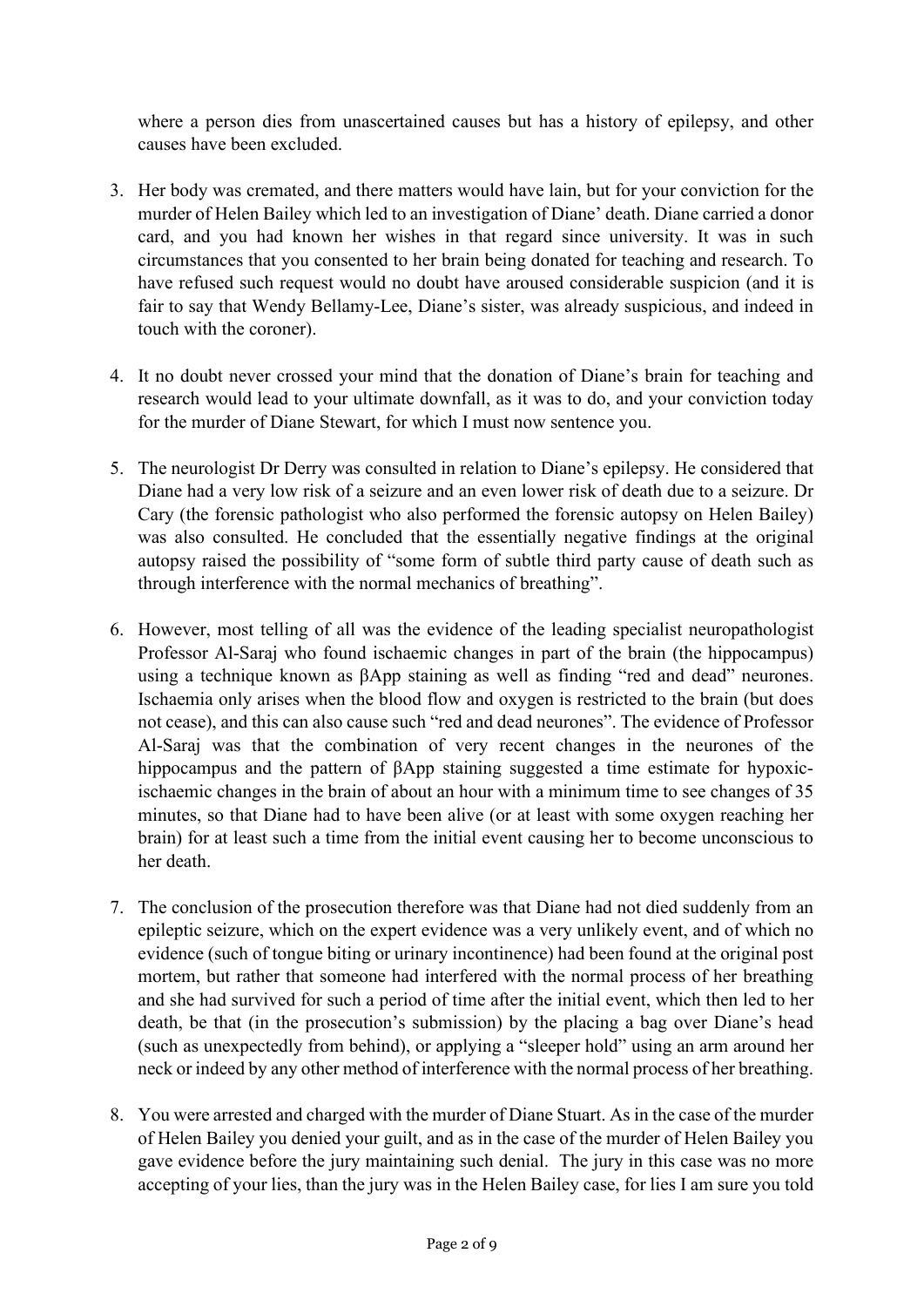them about the events surrounding Diane's death. By their verdict the jury were sure that you killed Diane Stewart and that when you did the act which led to the death Diane Stewart you intended to kill her or cause her really serious injury, a verdict that comes as no surprise to anyone who had heard the factual and expert evidence that is before the jury.

- 9. I, like the jury, am sure that you killed your wife Diane. I am also sure that there are striking similarities between your murder of Helen Bailey and your murder of Diane Stewart. So far as Helen Bailey (and as HHJ Bright QC found) this was a murder with a significant degree of planning and pre-mediation in relation to a murder for financial gain, you told a series of calculated and callous lies over an extended period of time, and you acted out a charade in an attempt to deceive everyone that she had simply gone away, and that you were not involved in her death. HHJ Bright QC concluded that you presented a very real danger to women with whom you form a relationship, a conclusion further corroborated by this jury's verdict.
- 10. You murdered Helen Bailey a lady with whom witnesses in that trial, and in this trial, said you were very much in love with (and indeed about to marry) just as you murdered Diane whom you also said were you very much in love, as again attested by many witnesses. You murdered Helen in a home you shared with her at a time when both Jamie and Oliver were absent (which was not an everyday event). You murdered Diane at home, and at a time when both Oliver and Jamie were again absent (Oliver at school and Jamie on his driving test and so guaranteed to be absent in circumstances where he had otherwise been home all week revising). You murdered Helen by interfering with the normal mechanisms of her breathing (be that a choke hold, a plastic bag or as HHJ Bright QC found suffocation with a pillow), a striking similar modus operandi as you deployed in relation to Diane (as evidenced by the evidence of ischemia). You said that you were out at the time of Helen's alleged disappearance (at a doctor's appointment that you in fact cancelled) just as you said that you were out shopping at Tesco for some lunch when Diane allegedly died. You enacted a charade in relation to the circumstances of Helen's death and I am equally satisfied that you acted out a charade in relation to Diane's death as addressed below, in each case to deceive the police, and all those around you that you were not responsible for their death. You stood to gain financially from the death of Helen and Diane and did indeed gain financially from each of their death's which in each case provided a motive for your murder.
- 11. I turn then to the circumstances of Diane's death at your hands. Your lies commenced with the time of departure of Jamie for his driving test. He was quite clear that he left for a double lesson before that test at 9am not 10am as you were to suggest (to reduce the window for you to have killed Diane). He was equally clear that you did not wave him off or wish him luck (again contrary to your evidence). Sometime between then and 11.24 when you called 999 you killed Diane by interfering with the normal process of her breathing, the act which led to her death, in all probability by a method that incapacitated her before she had any chance to fight back most likely either a choke hold rendering her unconscious, or a plastic bag placed over the head from behind, horrifying, and no doubt terrifying, events for Diane, but ones that would (on the medical evidence) have rendered her unconscious in short order. Whether or not you had drugged Diane, as you had Helen, to assist you in your killing we will never know (as there was no full toxicology report at the original autopsy), and I put that possibility out of my mind. What is clear is that Diane did not die immediately, but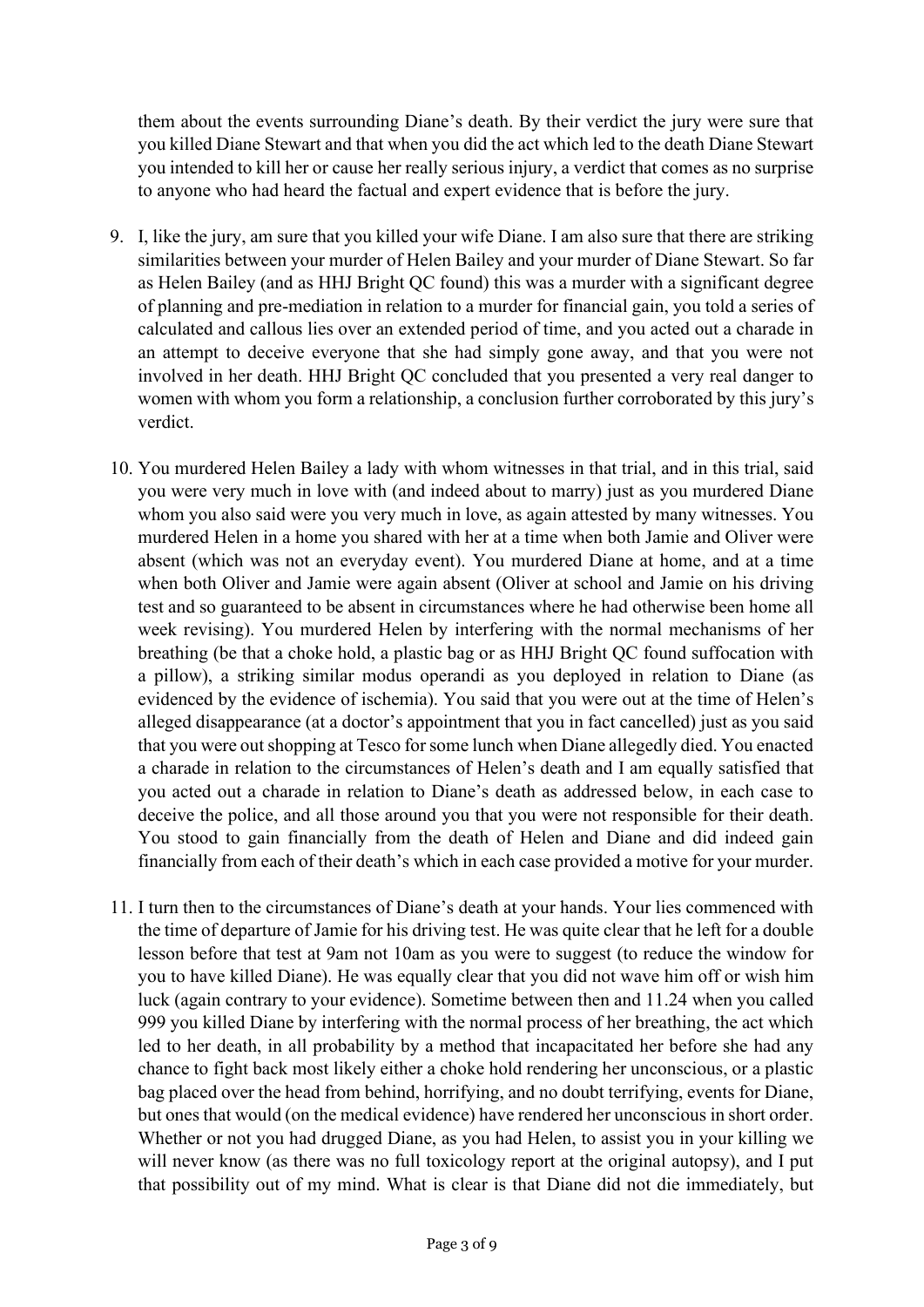rather she survived for not less 35 minutes and probably for at least an hour, as evidenced by the hypoxic changes in the brain.

- 12. Your accounts as to your movements were inconsistent, and evolved as the prosecution medical evidence emerged which required you to account for an absence of at least that period of time to account for such hypoxic changes in the brain. At first witnesses formed the impression from what you were saying that either that you never left the house at all and were in the kitchen and then looked up to see her collapsed, or that you had just popped out for "10 minutes". Neither scenario fitted the expert evidence or the actual circumstances of Diane's death.
- 13. After it became clear that you needed to be absent for a much longer period of time, then your account evolved to a round trip to Tesco, with you driving there by car, with delays at roundabouts en-route (to account for a longer time than the police had found was a normal short driving time), parking as far away from the store as conceivably possible (despite having a blue badge allowing you to park near the entrance) again to extend the time further, entering the store and realising you had left your wallet at home, searching your car, reversing the journey, entering your home, looking for your wallet and then finding her collapsed. No one will ever know if you in fact ever left the house. Any relevant CCTV or ANPR evidence would have long since ceased to exist. I very much doubt, however, that you did. The very elaboration of this alleged event belies its truth. What I am sure of is that if you did at any point leave the house it was not for as long as you said, and that the acts that led to Diane's death were inflicted by you, and whilst you were at the house, during the considerable period of time that was available to you.
- 14. You then provided an incredible account for subsequent events which I am sure is a lie and was an elaborate, and chilling, charade to give the impression that you were doing all you could to save Diane's life, when you had in fact already killed her, and with the clear intention of killing her, after which you set about avoiding suspicion and concealing your heinous crime. Far from calling 999 on discovering her body (as any normal person would do on discovering their wife unconscious and seemingly not breathing) you were to recount what I am satisfied was an untrue charade of performing CPR for 10 minutes, before remembering a doctor and his wife lived opposite, going over there (to find they were not there) returning and then performing another 10 minutes or so of CPR and mouth to mouth, before you then spent more time hunting for the cordless house phone (despite the evidence of your father being that you had both a landline and a mobile phone) and only then, after some 20 or 25 minutes, finally calling 999. You then performed what I am sure was the most callous charade of all – pretending to perform both CPR and mouth to mouth resuscitation during the 999 call lasting 18 minutes until the paramedics arrived – a feat that the fittest of people would have struggled to perform as the evidence testified (still less a person with the muscle weakening condition myasthenia gravis from which you suffered).
- 15. Knowing, as we do, that you had killed your wife, it is harrowing to listen to that 999 call, which I am sure was a charade from start to finish. Diane was already dead, and you had murdered her. It was a call that itself revealed your lies. Repeatedly part way through that call you referred to a doctor being across the road, and should you go to get help from him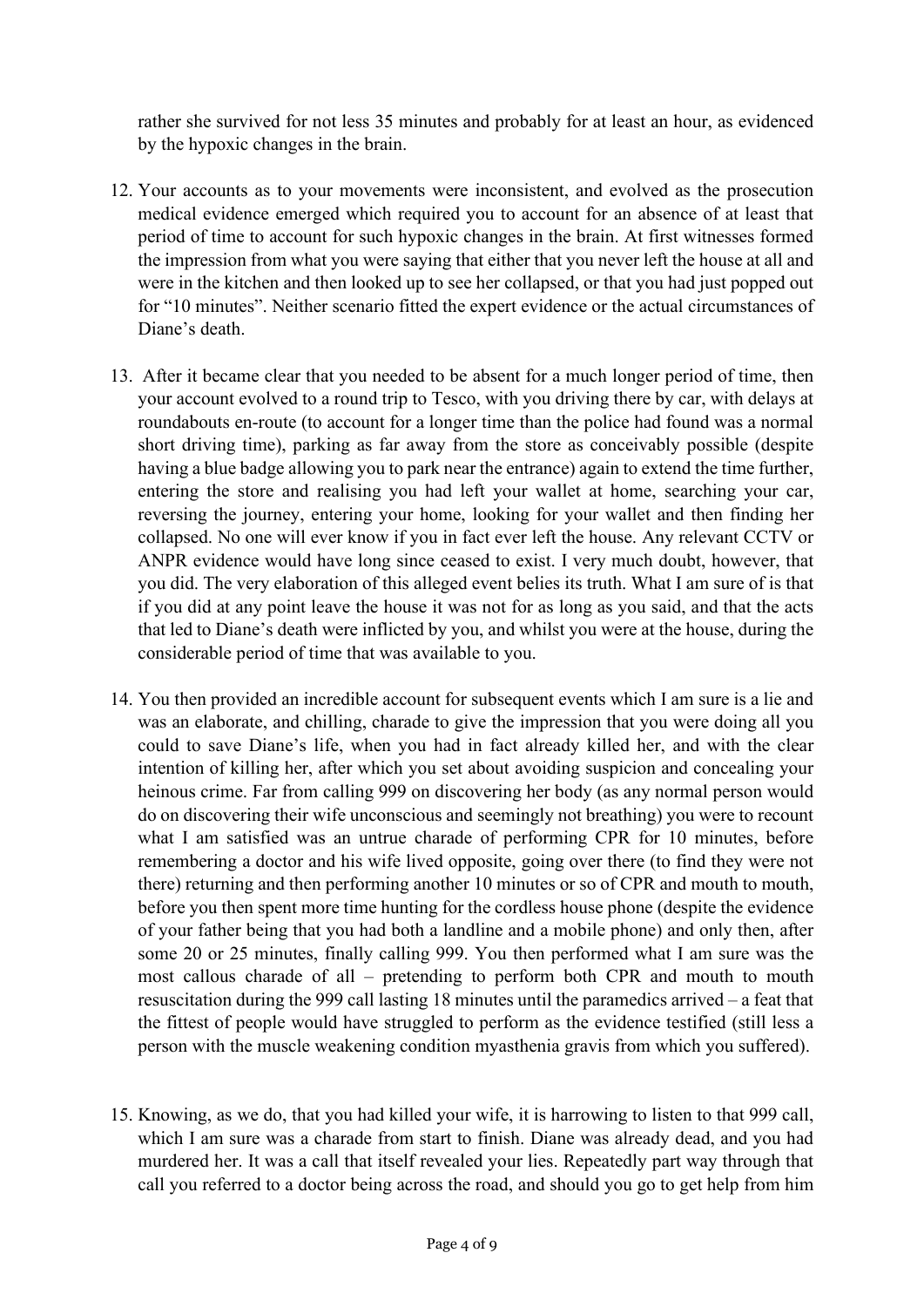– which of course made no sense if only 2 or 3 minutes before you had been over there and knew he was not there.

- 16. Perhaps the most damning evidence, however, and evidence that truly unmasked your charade, was the evidence of Spencer North, the paramedic who saw no evidence of blood or froth on your own face (which he confirmed there would be if mouth to mouth had been performed by you), no evidence of any injuries caused by CPR (as is common) and no vomit on you, or on Diane or on the ground (something that he said would have concerned him had it been present) – despite you repeated description on the 999 call of vomit, sick and her being "blocked up" (itself contradicted by the lack of any evidence of her airway not being clear on the autopsy). That led you to invent that you had a cloth to wipe away the vomit, something you only ever mentioned from the witness box, and no such cloth, vomit stained or otherwise, was ever seen or recovered despite you being with the body up to the moment the paramedics arrived and witnessed what was at the scene.
- 17. The reality, I am sure, is that you had killed Diane long before 11.41 when the paramedics arrived, and indeed, in all probability, a substantial time before you called 999 at 11.24. The paramedics found Diane asystolic (flat-lined) with no electrical activity whatsoever in her heart – so there could be no possibility of them being able to shock her (which is only possible where some electrical activity persists, and a patient is shocked to re-establish a proper heart rhythm). Diane remained asystolic throughout the ensuing 20 minutes of the best possible resuscitation techniques of the attending paramedics accompanied by the air ambulance doctor. Diane was recorded, on what was to be recounted to be a warm June day, to be "pale" and her skin moisture "cool" (at 11.52 and 12.02) evidence both of a lack of circulation and, in all likelihood, her having been dead for some considerable period time. I have no doubt whatsoever that you did not call for medical assistance until you were yourself certain that it could not be of any use, and Diane could not be revived.
- 18. Your callous murder of your wife Diane deprived your sons of their mother, Wendy of a sister, and Diane's mother of a daughter. We have all heard how full of life Diane was, a caring mother, a loving wife, a real people person full of vitality and life that made life better for those around her. You cut short that life. It is clear from the moving victim impact statement from Diane's sister what a terrible impact your actions have had on the family. As Wendy says, no mother should lose a daughter, and she was cruelly deprived of her daughter by your actions and sadly did not live to see you brought to justice.
- 19. There are numerous aggravating features of your offending. Diane was murdered in her own home where she was entitled to feel safe, loved and protected by you. Instead, she died (almost literally) at your hands, just as you were to go on and smother and murder your equally loved fiancé Helen Bailey in chillingly similar circumstances. There was a sustained attempt to conceal your killing of Diane through the fake 999 call (as there was in relation to Helen's death and an alleged note from her that you could never produce). I reject the submission that this was "consistent with a man now having to deal with the unplanned and now inevitable known death of Mrs Stewart". The contrary is true – it was a concerted, and callous charade designed to protect you, and plant the idea that she had died of an epileptic fit – a seed that bore fruit.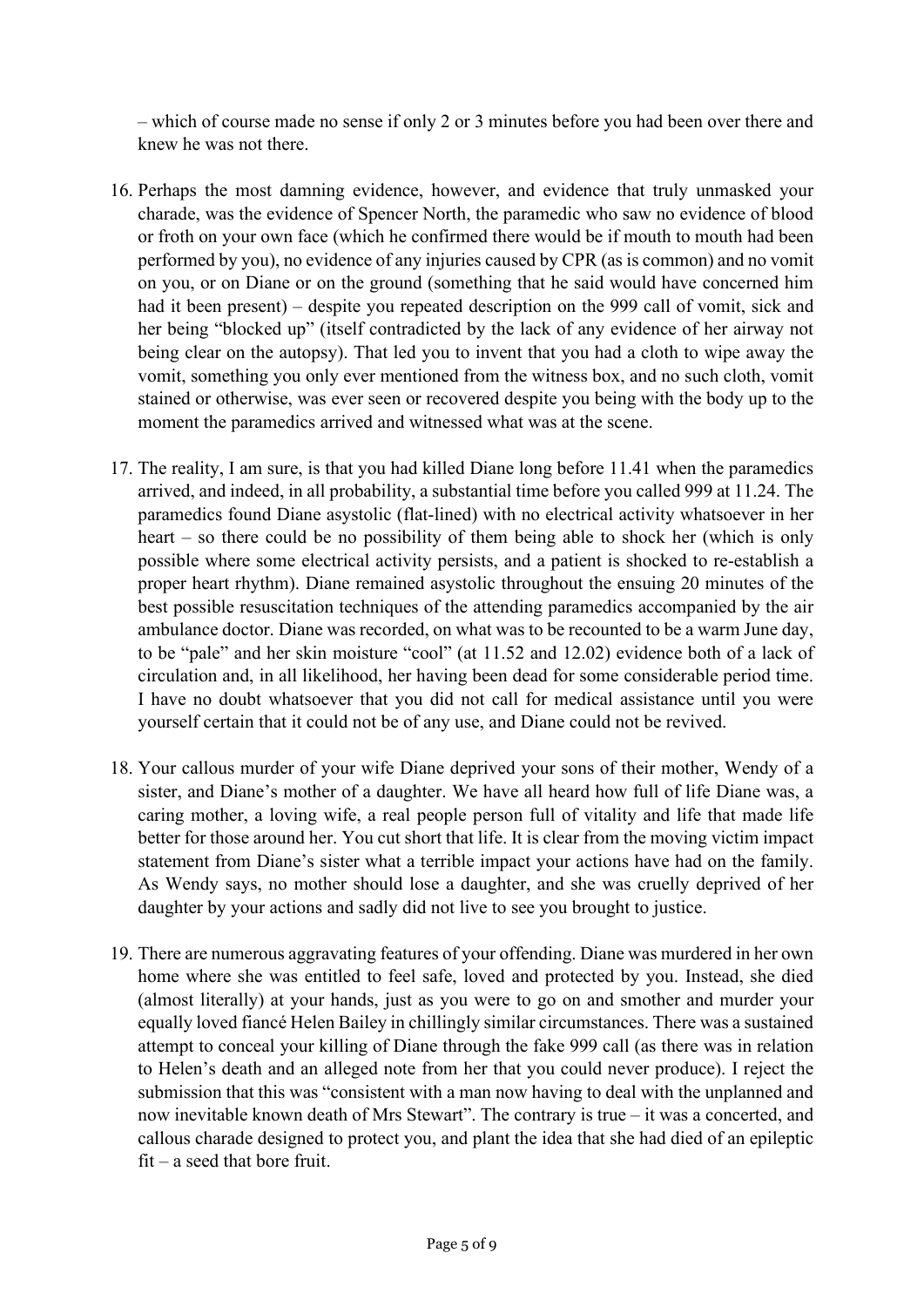- 20. A further aggravating factor (as acknowledged on your behalf) is that your murder of Diane exposed her young sons, Jamie and Oliver to the sight of their mother's dead body lying on the patio and the trauma of doing so – in the case of Oliver actually formally identifying the body to the police, and all on a day that should have been a happy celebratory day for your family. You knew very well that your sons would return, and would return to such a sight. How any father can act as you did defies comprehension.
- 21. I also reject the defence submission that the murder was not pre-mediated or planned. On the contrary, I am satisfied so that I am sure that there was a substantial degree of premeditation and planning. As with Helen Bailey you chose your time well, and I am satisfied with substantial premeditation and planning. Oliver was at school, not only was Jamie not at school but you knew he would be away for a guaranteed period of time. It was Diane's day off. You chose a time when you could kill and not be disturbed, and a time when there was sufficient time for you to kill Diane and ensure there was no possibility of her revival when you phoned 999 as you would inevitably have to. There was nothing spur of the moment about it, and it is absurd to suggest that you would kill your wife on a whim and for no apparent reason when you both anticipated the return of your son from a successful driving test at lunchtime, with a planned lunch together followed by a celebratory trip to the theatre that night. Nor could it be, as your counsel has since floated, an argument that blew up (which is, of course, totally contrary to all your own evidence, and indeed the evidence of numerous other witnesses as to your relationship) – the absence of any offensive or defence injuries on either of you belies any such scenario, and it is inherently improbable that such an argument would not have had at least some physical element leaving physical injuries, however minor. People do not argue, avoid all physical contact, and then spontaneously come up from behind the other and suffocate them with a bag over their head or take them down with a sleeper hold. These are the hallmarks of pre-meditation and planning.
- 22. I am also satisfied that the major motive for Diane murder was for financial gain (as it was in the case of Helen Bailey) – and financially gain you did to a very substantial extent receiving her half share of your house (a house you then sold for £530,000 most of which you put towards the purchase of a house with Helen Bailey), as well as numerous sums from bank accounts and an endowment life insurance policy paying £28,500 a total of sum £96,607.37, in total a very substantial amount of money. The fact that you never managed to get probate (in circumstances where you used the wrong form and paid the wrong fee, both events after Diane's death), and so did not receive a further £56,059.07, does not detract from the very substantial financial benefits that you anticipated and obtained.
- 23. I have no doubt that there were other subsidiary motives that it will never be possible to be sure about, though they suggest, contrary to the impression that you were so keen to create, that all was not well in your marriage and that you were tiring of Diane. Jamie gave evidence that in the week before your murder he heard you both arguing. The suggestion that this was typical give and take in a marriage about who did household chores or the shopping is risible – so loud was the argument that Jamie's evidence was that it stopped him revising. It is clear that this was a real argument, though what it was about is not clear. It would, however, be pure speculation to suggest (as your counsel did) that this led to a subsequent spontaneous murder. Apart from anything else, and as I have already noted, an argument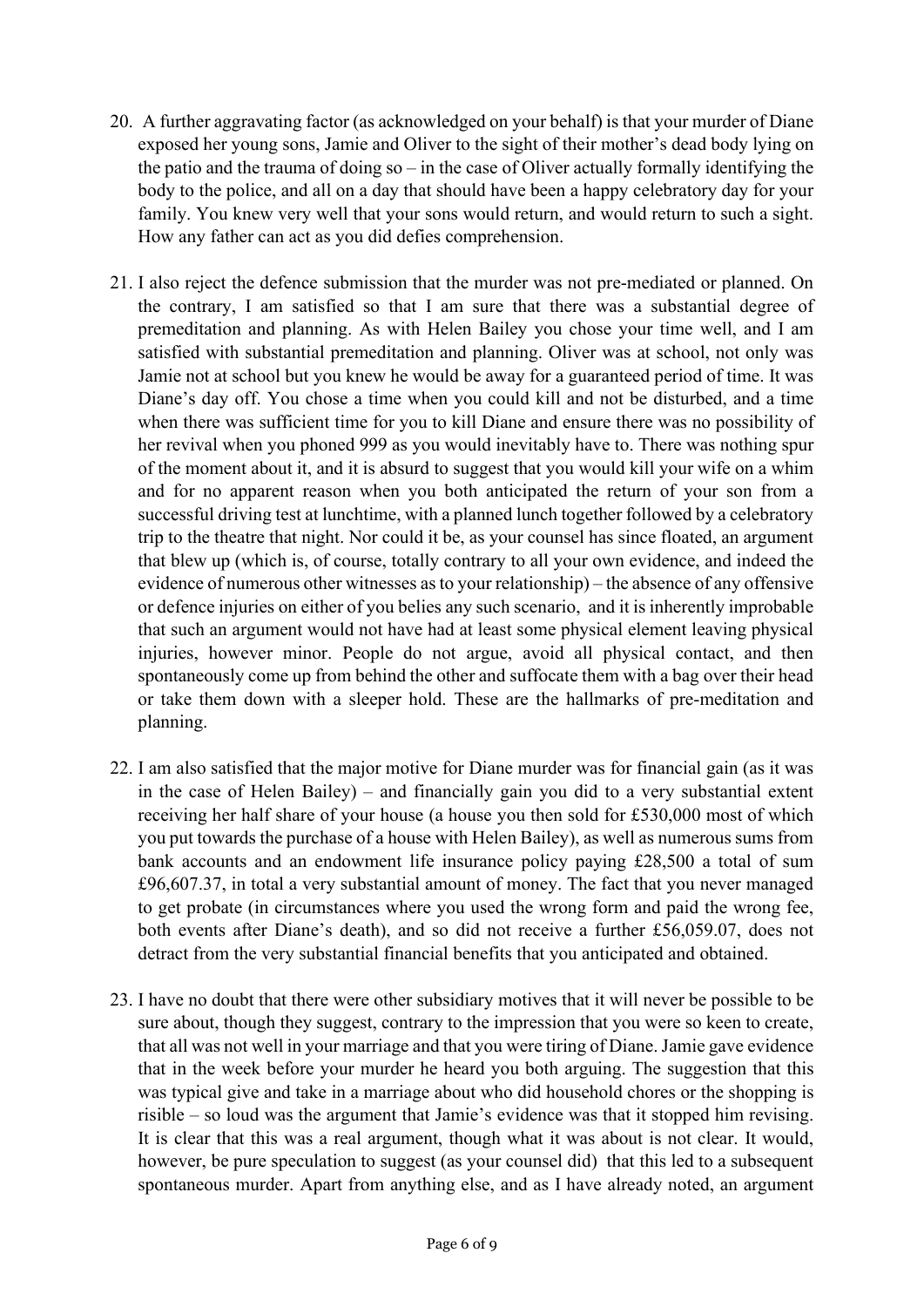face to face would surely have resulted in offensive or defensive injuries and of that there were none on you or Diane.

- 24. Diane's sister Wendy also recounted to the jury a conversation that Diane started with her, many years before Diane's death, about Diane being uncomfortable about something, as if Ian was expecting more of her, and she felt that she was trying to tell her something she was not happy about in the relationship, something that was being expected of her by Ian, but she did not elaborate or finish as the children ran off and they did not get back to where the conversion was. I do not take that into account, as it is insufficiently clear what it is about, but it perhaps illustrates, as is indisputable, that no one can really know what goes on behind closed doors in any marriage.
- 25. Turning from aggravating factors to any mitigating factors, the reality is that there are none (and nothing was identified by way of personal mitigation). Nor have you shown any contrition or remorse or even recognition of your crimes or as to the untold harm you have caused. I recognise your age and that you suffer from myasthenia gravis, as did HHJ Bright QC before me, but the position remains that your symptoms continue to be successfully controlled by medication which has enabled you to lead a full and healthy lifestyle and I too see no reason to suppose that you will not continue to be able to do so in prison, and as a long term prisoner you have no doubt coped with conditions in the pandemic has have all long term prisoners, and the population as a whole.
- 26. It is said that there was no interference or hiding of the body, and that it was an unsophisticated killing. As to the former that was a mercy, but it is no mitigation, it is simply a feature of the modus operandi of your first murder which required discovery and a finding of a natural death. As to the latter I cannot agree. You successfully passed off a murder as an epileptic fit in the circumstance I have identified playing out an elaborate (and indeed sophisticated) charade over a period of time, a charade that succeeded at the time, and would have succeeded for all time but for your subsequent murder of Helen Bailey. It is also said that this was a weapon-less murder and a death without agony (it is said a soft method of asphyxiation), a point repeated orally by your counsel. I certainly hope that Diane was rendered swiftly unconscious, but the sheer terror that she would have experienced in the moments preceding that cannot be so easily brushed aside.
- 27. There is only one sentence that the law allows to be passed for the offence of murder, that is a mandatory sentence of imprisonment for life.
- 28. I am, however, required to specify the minimum term, pursuant to Schedule 21 to the Sentencing Act 2020, which must elapse before you can be released on licence.
- 29. Under paragraph  $2(1)(a)$  if the court considers that the seriousness of the offence (or the combination of the offence and one or more offences associated with it) is exceptionally high then the appropriate starting point is a whole life order.
- 30. In this regard paragraph 2(2) provides that cases that would normally fall within paragraph  $2(1)(a)$  include: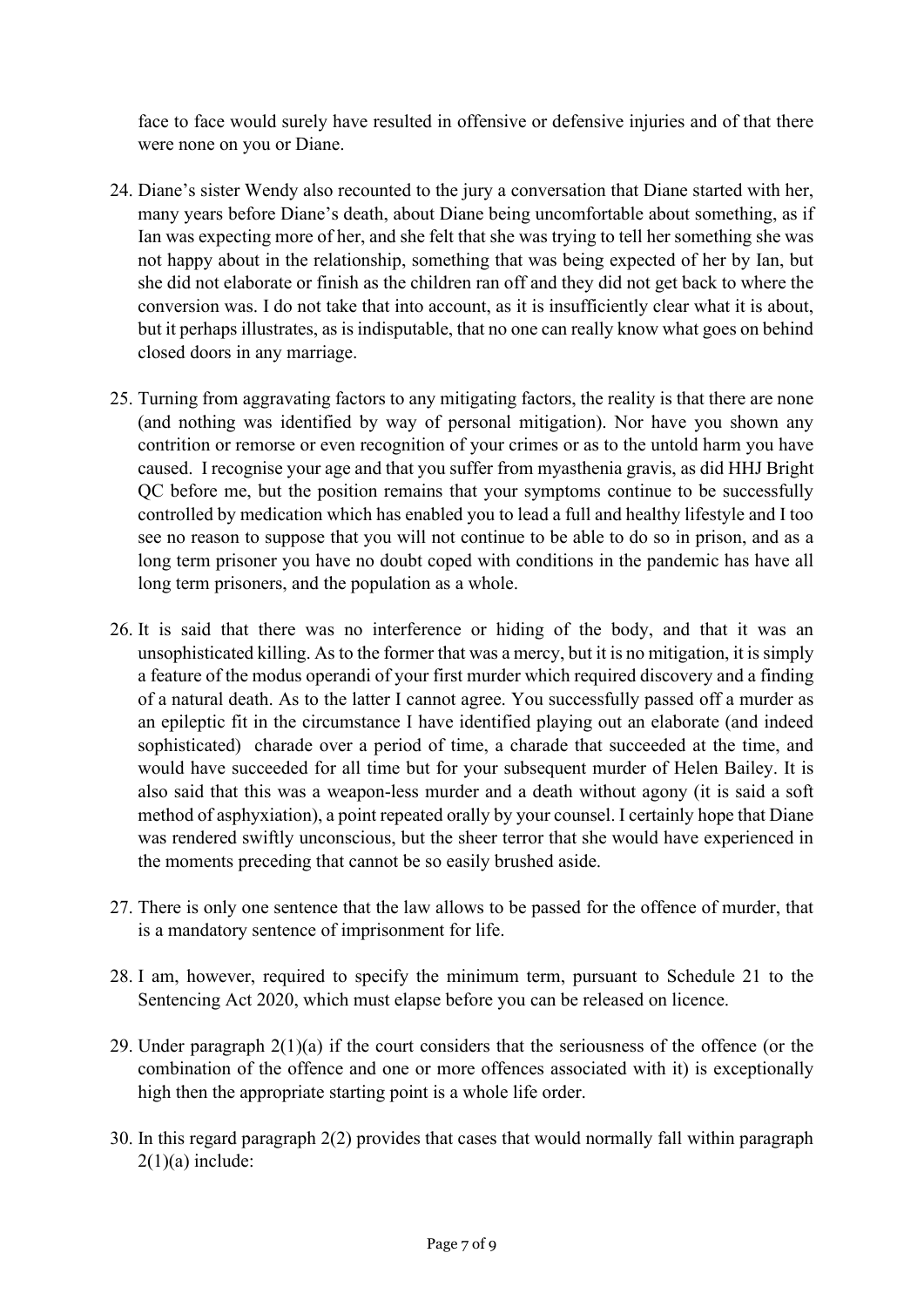"(a) the murder of two or more persons, where each murder involves any of the following—

(i) a substantial degree of premeditation or planning,

- …
- (e) a murder by an offender previously convicted of murder."
- 31. Your counsel rightly acknowledges that the conviction for murder of Diane Stewart is a second conviction for murder and that you fall within the exceptional level of a starting point of a whole life order. In this regard your counsel rightly accepts, that paragraph 2(2)(e) applies in this case and that you qualify as a paragraph  $2(2)(e)$  previously convicted murder offender. The murder of Diane Stewart occurred before you were convicted of the murder of Helen Bailey, and you in these circumstances would have been found to have committed the murder of Diane Stewart and then gone on 6 years later commit a second murder. You are then convicted albeit for the second murder and therefore qualify as a paragraph  $2(2)(e)$ previously convicted murder offender.
- 32. The gravamen of exceptional seriousness of such offending is the commission of two murders separated in time, and the sequence of conviction in no way reduces such seriousness. Even had paragraph  $2(2)(e)$  not been applicable, the sub-paragraphs are merely examples of cases that will normally fall within paragraph 2(1)(a), namely where the seriousness of the offending is exceptionally high, and the murder of two woman that you were in an intimate relationship with, coupled with the circumstances of your offending and aggravating factors, render the seriousness of your offence exceptionally high.
- 33. I would only add that if the murders of Helen Bailey and Diane Stewart had been tried together I am satisfied that this would have been a paragraph  $2(2)(a)(i)$  situation (in circumstances where I am satisfied that each involved a substantial degree of premeditation and planning for the reasons I have given). In the event that debate is academic given the application of paragraph  $2(2)(e)$ . It is, however, another example of a situation that will normally fall within paragraph  $2(1)(a)$  as a situation where the seriousness of the offending will be exceptionally high.
- 34. I am in no doubt whatsoever that the seriousness of your offending is exceptionally high, and the appropriate starting point is a whole life order. I turn now to the question as to whether that is also the appropriate end point having regard to all the circumstances of your offending including the aggravating and mitigating factors relating to that offending.
- 35. I bear well in mind that whole life orders are to be reserved for cases of exceptionally high seriousness, the very few exceptionally serious cases (*R v Fellows [2019] EWCA Crim 2140),* what were described by the Lord Chief Justice in *R v Reynolds* [2015] 1 Cr App R(S) 24 as "rare and exceptional cases", and any case on the borderline should lead to a minimum term set in years. This is, on any view, no borderline case, notwithstanding the valiant submissions of your counsel to the contrary, albeit that ultimately he had little or no material to work with in that regard. On two separate occasions separated by a period of 6 years you callously murdered a person with whom you were in a seemingly loving relationship, and did so in a striking similar, and chilling, way, and with the numerous aggravating features